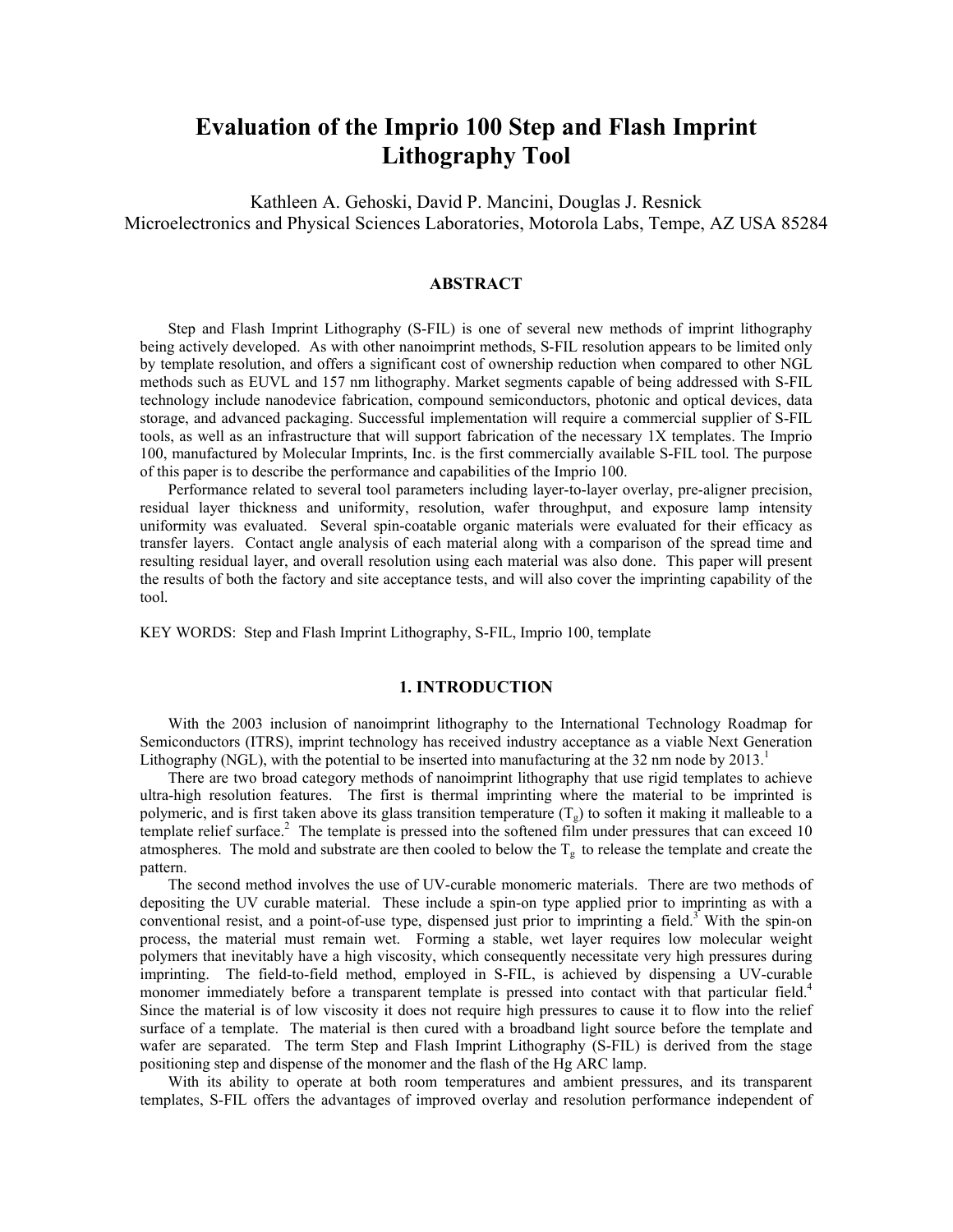pattern density. S-FIL is a replication technique that has the potential to lead to low cost and high throughput. It has been shown that the resolution of the process is only limited to the resolution of the template, and can be as good as  $20 \text{ nm}$ .<sup>5</sup>

Molecular Imprints Inc. first commercially available S-FIL tool, the Imprio 100, was delivered to Motorola in July 2003 (Figure 1). The step-and–repeat operation for first layers is automated, and alignment of second layers is done by an operator on a die-by-die basis.<sup>6</sup> The through-the-template single die alignment system, performed in proximity mode, allows for registration of better than 500 nm. This paper will present the results of both the factory and site acceptance tests, and will also cover the imprinting capability of the tool.



Figure 1. Imprio 100 S-FIL system from Molecular Imprints Inc.

## **1.1 Imprio 100 tool features**

The Imprio 100 has a single wafer, semi-automated wafer handler that is capable of loading and unloading wafer sizes of 100 mm, 150 mm, and 200 mm. A semi-automated template handler is available for loading and unloading the 65 mm  $\times$  65 mm  $\times$  0.25" templates. The Imprio 100 is equipped with a dual dispense system for two different monomers, along with supporting hardware and software to permit the user to select monomer drop pattern recipes. The monomer is cured using an Hg ARC lamp source manufactured by Optical Associates Inc. The Graphical User Interface (GUI) is very user-friendly for operating the system to create engineering programs. The die-by-die alignment feature allows the operator to align, through the template, each individual die with alignment accuracy largely dependant upon the skill of the operator. A single template chuck holds the template, which is used to print fields having a maximum dimension of 25 mm  $\times$  25 mm. The Imprio 100 has a self-contained, class 0.1 mini-environment to minimize the introduction of particles.

## **2. EXPERIMENTAL**

Templates were fabricated on standard  $6'' \times 6'' \times 0.25''$  (6025) quartz mask blanks supplied by Ulcoat USA, Inc. Chromium films were deposited onto mask blanks using an MRC 603A sputtering system. A Leica VB6 electron beam exposure system with a thermal field emitter source operating at a beam accelerating voltage of 100 keV was used for all exposures. Coating and baking of templates was done on EV Group model 150/160 coat and bake tracks, and ZEP 520A positive e-beam resist supplied by Zeon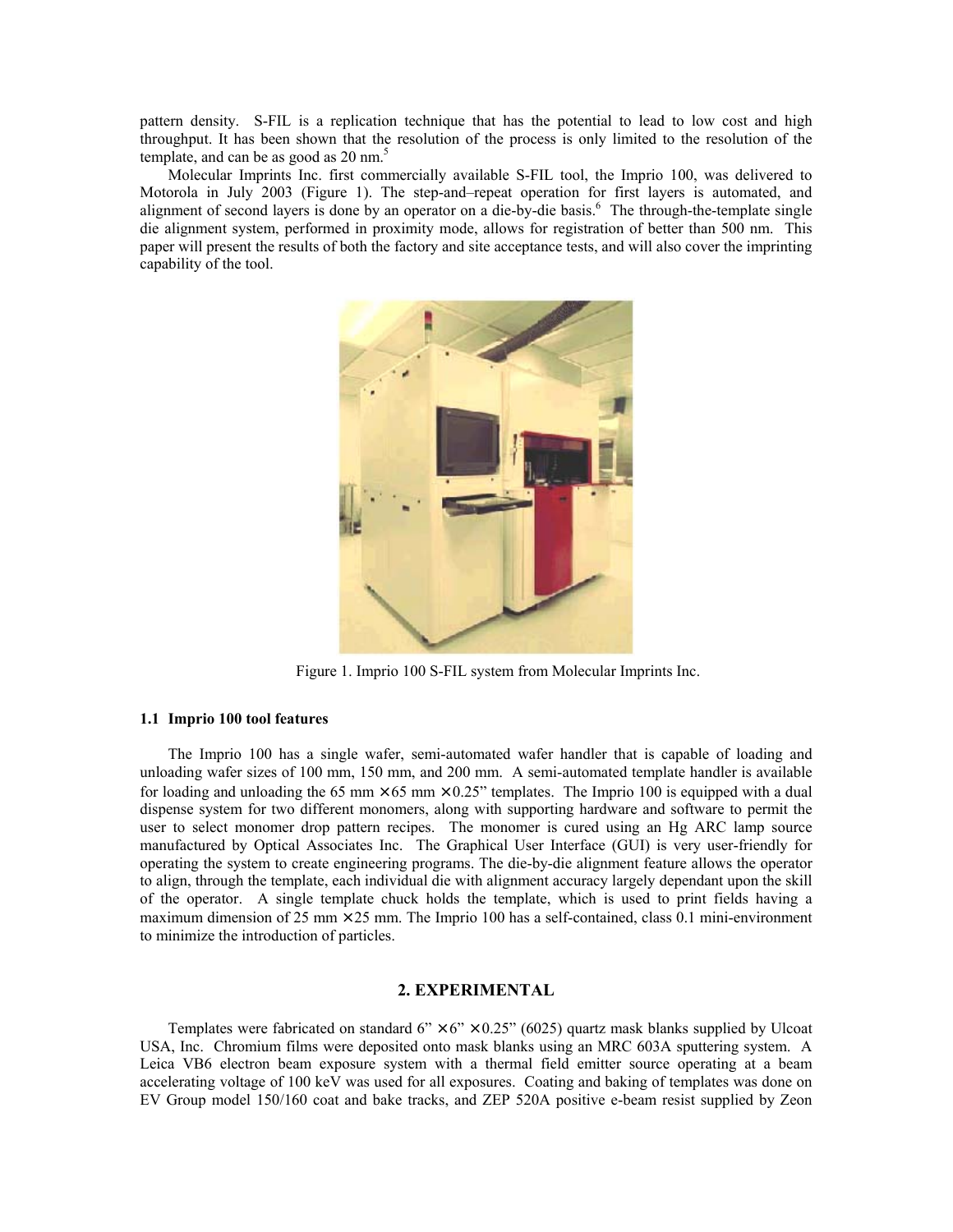Chemical was used throughout. All dry etches including etches of resist scum, chromium films, and quartz template relief were done in a Unaxis VLR tool.<sup>7</sup> Templates were cut from the 6025 quartz plate by American Precision Dicing using a diamond saw. Cross-sectional SEM photos were taken using a Hitachi S4500 SEM. Overlay and registration accuracy was measured on the Leica LMS2020. Residual layer thickness measurements were gathered using the Nanometrics model 210XP. Contact angles were measured with a laboratory-manufactured goniometer with ImageJ software obtained by NIH. First level patterned wafers were exposed on a ASML Micrascan III. All work was done on 200 mm silicon wafers coated with either of the following materials: Brewer Sciences DUV30J, Shipley AR2450, and MicroChem SF6 (poly)methyl glutarimide (PMGI). Coating and baking of wafers was done on a Karl Suss ACS200 or SVG90S.

Templates were cleaned and treated using the following materials: isopropyl alcohol, sulfuric acid, and hydrogen peroxide. A Branson 8000 oxygen asher is also used to remove organic materials from template surfaces. Templates were coated with RelMat  $^{TM}$ , a release agent supplied by Molecular Imprints Inc.

## **3. RESULTS AND DISCUSSION**

## **3.1 Registration and overlay**

Two alignment measurement tests were performed: registration of a first pattern layer, and overlay of a second pattern layer aligned to first pattern, which was etched into the substrate. A template is first loaded into its chuck and leveled using the automated leveling system. Template rotation is removed by first printing a single die into a test wafer, and using a built-in microscope to sight alignment marks located on the extreme left and right sides of the field. Die are printed and the template theta adjusted iteratively until these marks are in alignment with the X-travel of the stage. In the registration test, fields are imprinted blindly across an entire wafer with a known stepping distance between each field. Their locations are measured and plotted to provide a fingerprint of the precision of stage positioning.

A grid registration wafer was imprinted and then analyzed on an LMS2020 to determine the stage fingerprint. Figure 2 represents the findings. The magnification error has been removed from this data.



 $[200$  [mm]

Figure 2. LMS2020 Registration analysis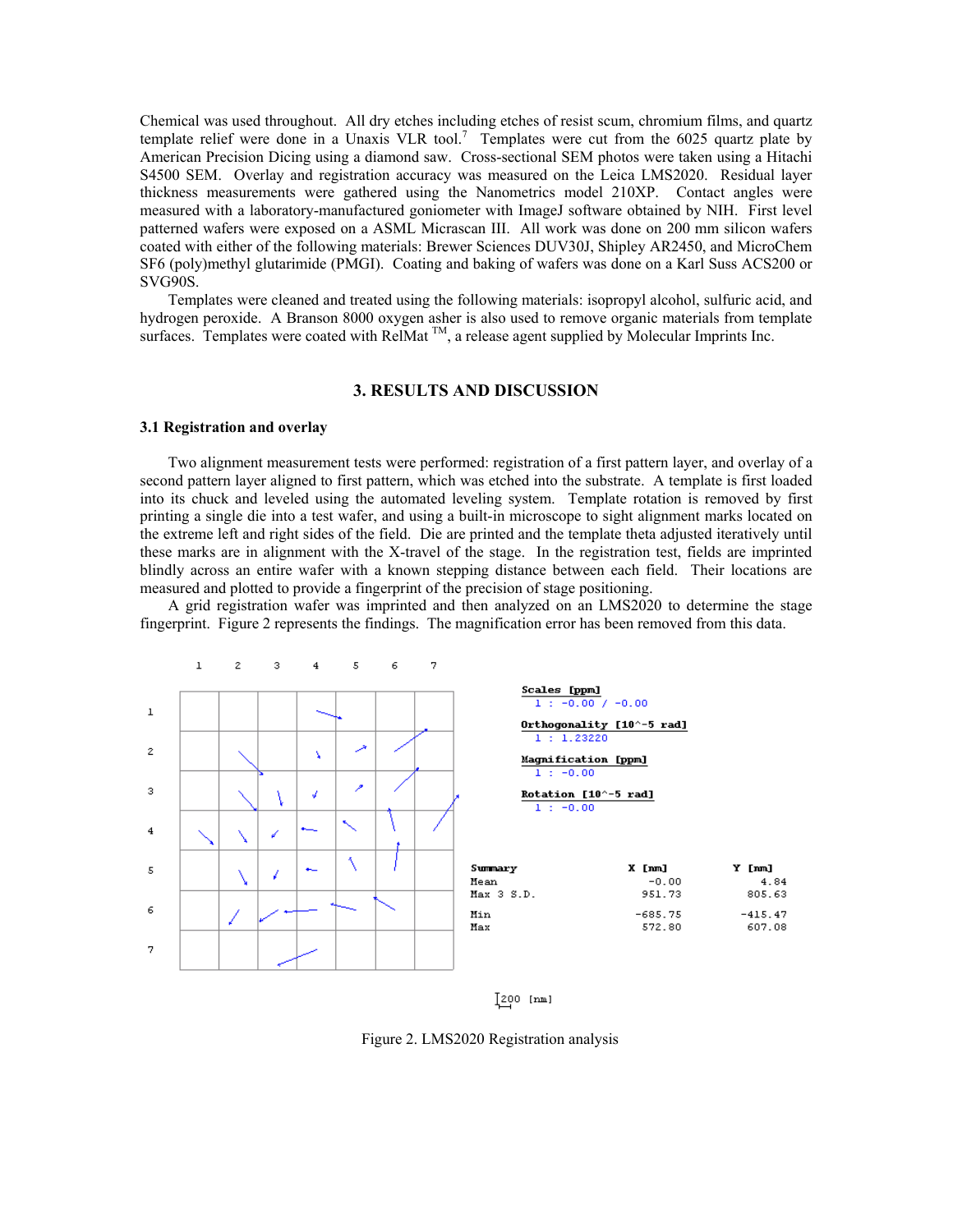Alignment is performed on a die-by-die basis under the complete control of an operator. Figure 3 depicts the alignment pattern that was used. A Moire pattern is included and can be used to make final alignment corrections. The LMS2020 uses the box-in-box alignment patterns to determine the overlay error from the inner box (1<sup>st</sup> pattern) to the outer box (2<sup>nd</sup> pattern).



Figure 3. Alignment pattern

The first alignment test performed involved using the Imprio 100 to align to wafers that had been firstpattern imprinted by the Imprio 100 itself. Table 1 shows the data gathered from this test. The data is taken from readings of vernier patterns located in three places on each imprinted field. The Imprio 100 specification for overlay is 500 nm  $3\sigma$ . All three wafers were within this specification.

| Wafer | X(NM) | Y (NM) |     | 3 sigma X   3 sigma Y |
|-------|-------|--------|-----|-----------------------|
|       | -94   | 46     | 371 | 347                   |
| າ     | -19   | -16    | 282 | 265                   |
| 2     | -17   | 35     | 228 | 217                   |

Table 1. Vernier overlay data for three wafers from Imprio 100 to itself.

The second alignment test involved wafers which had been first-patterned on an ASML Micrascan III (MS III) DUV scanner. As with the first test, die-by-die alignment was performed for each field and the second pattern imprinted using the Imprio 100. Figures 4 and 5 show the LMS2020 analysis of overlay error of the Imprio 100 to the MS III for two different wafers. The Imprio 100 was able to achieve less than 500 nm in both X and Y 3σ. In one case, alignment results in x and y were well below 200 nm, 3σ.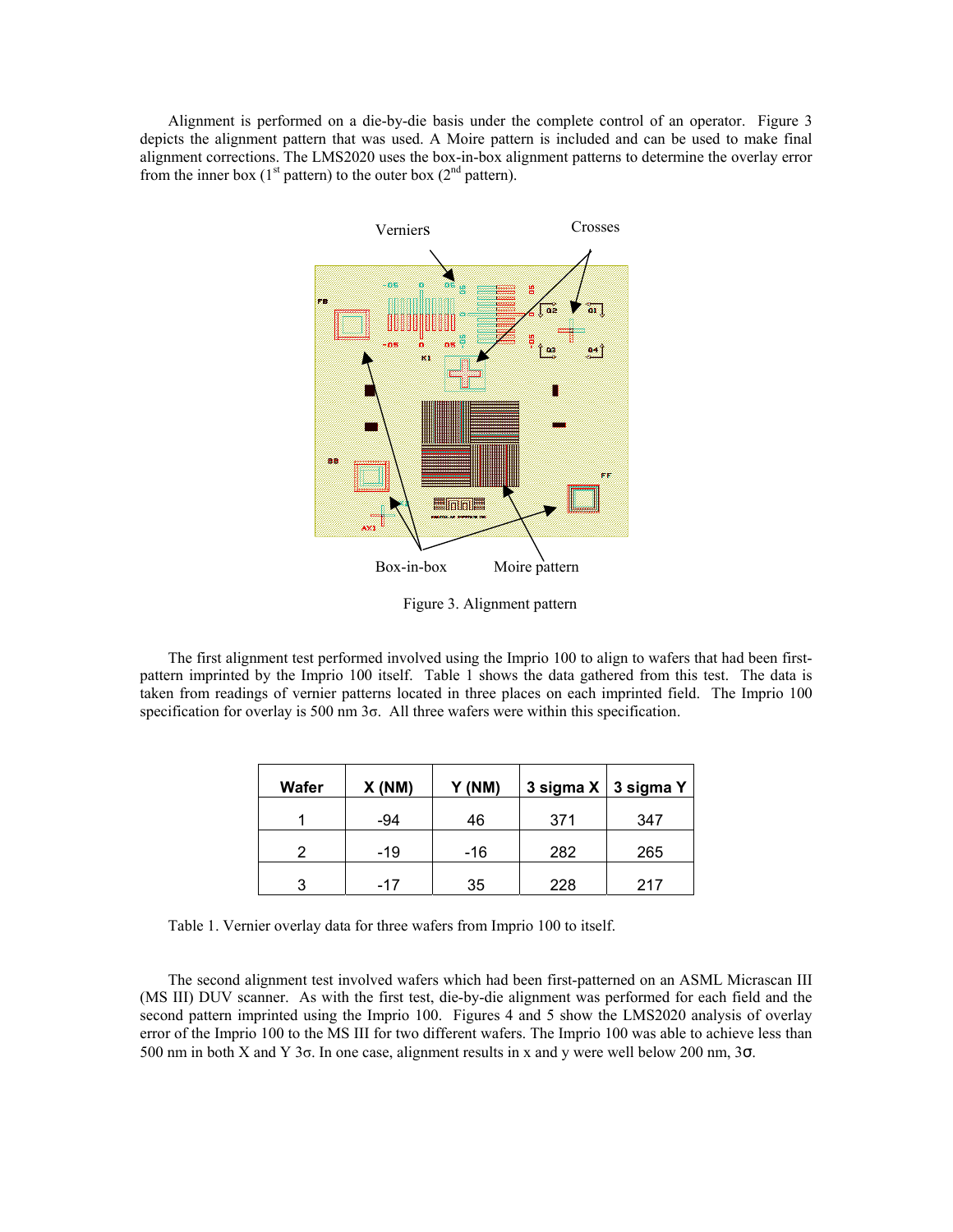

Figure 4. Wafer #1 LMS2020 data: MS III to Imprio 100 overlay



Figure 5. Wafer #2 LMS2020 data: MS III to Imprio 100 overlay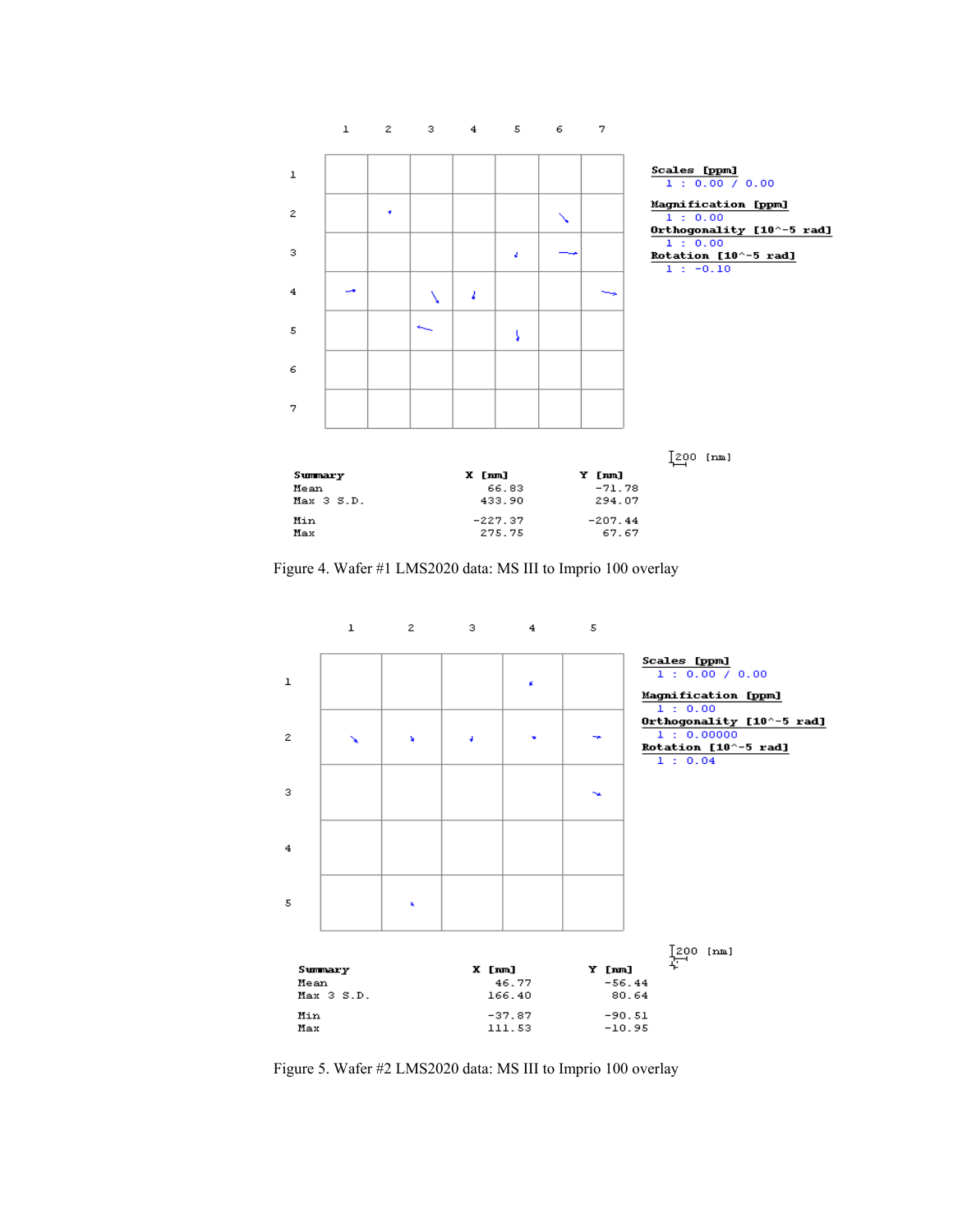Although each 200 mm wafer had 29 die imprinted, the LMS2020 had difficulty distinguishing the box-in-box alignment mark of the etch barrier with that of the etched silicon. This is the reason several die are missing from the plot.

#### **3.2 Residual Layer**

Just prior to curing, etch barrier monomer is being pressed into contact with the transfer layer where it flows across the surface of the template and fills its relief contours. Due to viscous forces, a residual of etch barrier monomer remains since it is not possible to expel all unnecessary material from the active (print) region of the template. When irradiated, this residual layer cures and remains as a film between the printed features and the transfer layer. Maintaining the uniformity of the residual layer is critical since pattern transfer of features to the substrate must include a timed etch of the residual layer prior to etching the transfer layer. Residual layers that are non-uniform or that vary from die-to-die will not be etched completely (if too thick) or will be over-etched (if too thin). The residual layer uniformity specification for the Imprio 100 is 50 to 150 nm 3σ. The system was able to achieve 70 to 100 nm 3σ with a constant spread time of 130 seconds on a Brewer Science DUV30J transfer layer. Figure 6 shows the results of this test.



Figure 6. Residual layer uniformity on Brewer Science DUV30J

Two additional materials were explored as transfer layers: Shipley AR2450 and MicroChem SF6 PMGI. Shipley AR2450 is a material designed to have good etch resistance as the underlayer of a bi-layer resist scheme. MicroChem SF6 is routinely used as the underlayer of a bi-layer lift-off resist stack. As a result, either of these two materials can potentially be a good choice for the transfer layer depending upon the desired application. All three of the materials were tested for compatibility with the etch barrier.

Since the surface energy of the transfer layer can play a key role in the time required for etch barrier spreading, a water droplet contact angle test was done for each of the three candidate transfer layers. As a comparison of surface energies, a water droplet contact angle test was also done on a layer of cured etch barrier. In addition, the contact angle of a droplet of etch barrier monomer (uncured) was also measured on each transfer layer material. The resultant water droplet contact angles for the four materials tested are shown in Figure 7. The contact angle for the uncured etch barrier monomer was found to be less than 5<sup>°</sup> on all materials.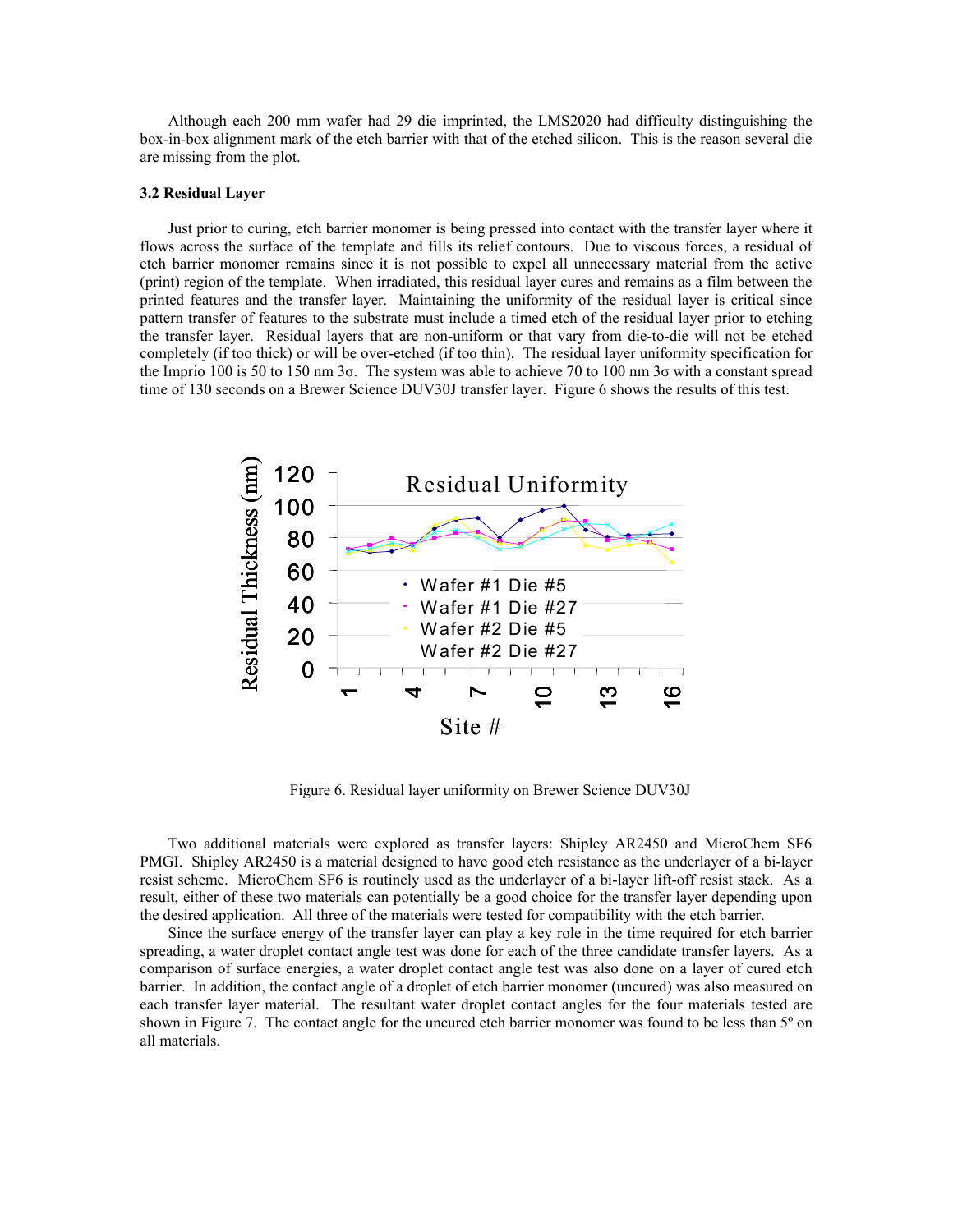

Figure 7. Contact angles of transfer layer materials with water droplets

An additional test was done on the three candidate transfer layer materials to determine how the resultant etch barrier layer thickness varied as a function of spread time. For each transfer layer material the spread time was varied from 5 seconds to 600 seconds. Residual layer thickness readings were taken across a single imprinted field in 15 places for each spread time. The results of these findings are seen in figures 8, 9, and 10.



Figure 8. Residual layer uniformity on Brewer Science DUV30J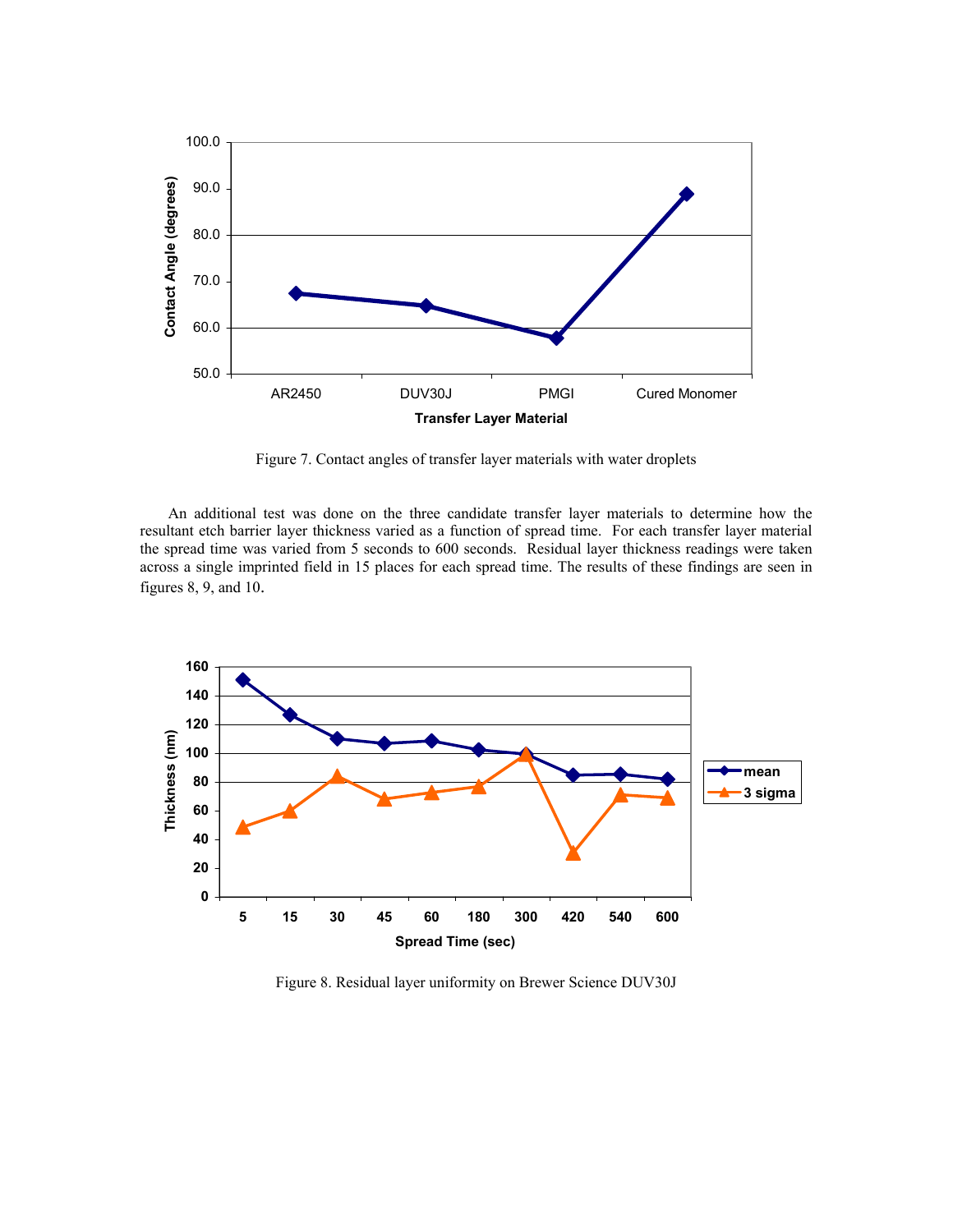

Figure 9. Residual layer uniformity on Shipley AR2450



Figure 10. Residual layer uniformity on MicroChem SF6 (PMGI)

The test indicates that the residual layer thickness falls rapidly to a constant level below 120 nm in the first 30 seconds, but levels off after that, taking 100-300 additional seconds to fall consistently below 100 nm. The spread in the data reflected by 3σ values is high, but believed to be abnormally so due to incomplete spreading of etch barrier monomer for the shorter spread times.

From the results of the contact angle test and the spread time residual layer uniformity test, it appears that the etch barrier spreads faster and is more uniform for higher transfer layer surface energies, or the lower contact angles.

#### **3.3 Print resolution and quality**

The etch barrier material itself must be formulated to have a minimal viscosity to promote a rapid spreading. However, once cured it must release readily from the template without shearing cohesively or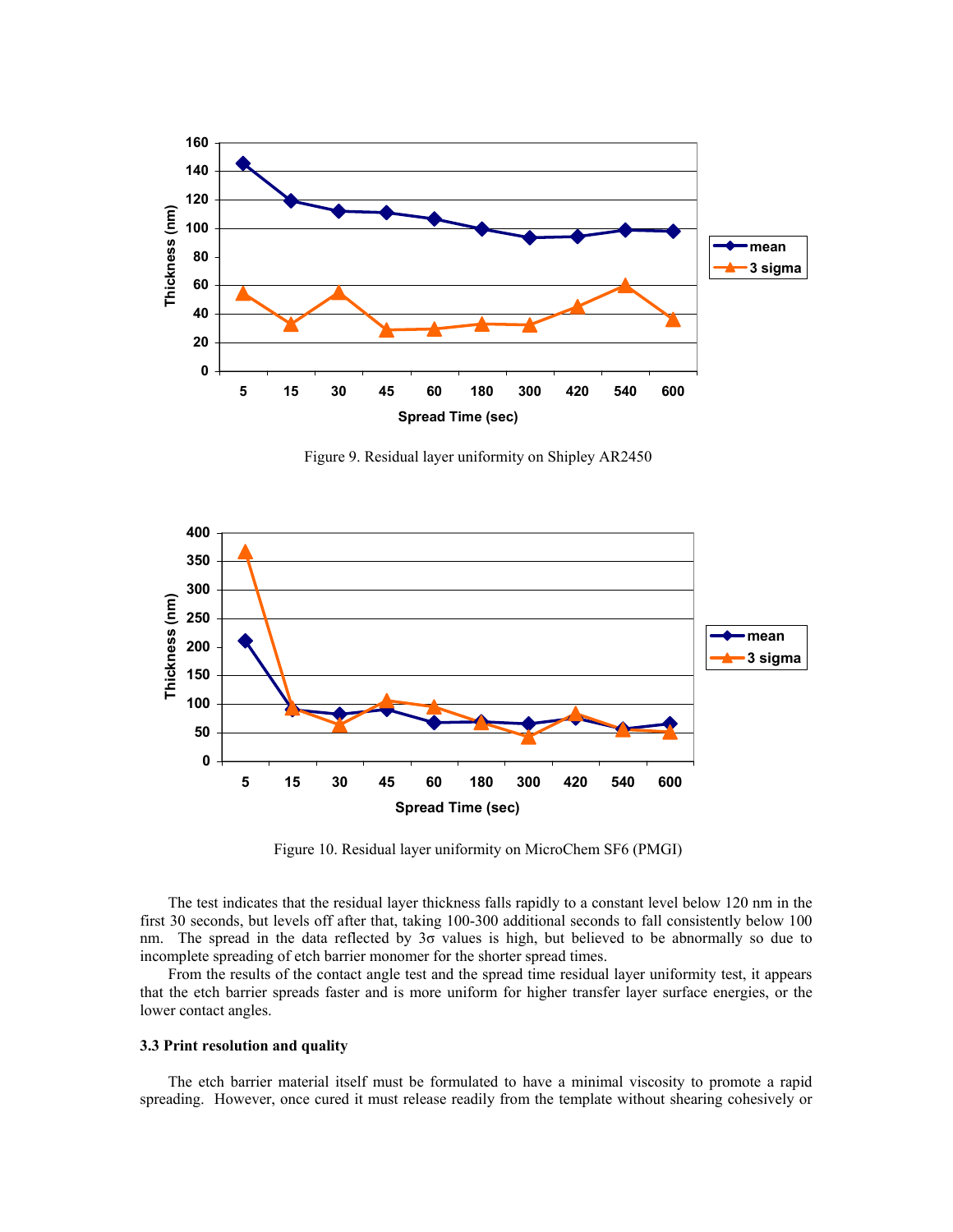debonding adhesively from the transfer layer. Some of these desired characteristics require material mechanical and physical properties, which are in conflict with each other. Finally, to promote dry etch selectivity relative to purely organic transfer layers, a maximum amount of silicon should be incorporated into the final formulation. As a result of all of these factors, chemists must accept performance compromises in these properties to achieve an acceptable formulation.

Figure 11 shows typical examples of resolved lines of 100 nm 1:1 pitch and 40 nm 1:1.5 pitch. Crosssectional SEM micrographs of both feature sets show vertical sidewalls having >85° wall angles in agreement with measured template profiles. Feature height of approximately 80 nm is roughly 15 nm less than has been measured in the template. These results easily exceed the specification for resolution of the Imprio 100 of  $\leq$  100 nm with a 1:1 pitch. Also shown in Figure 11 is the boundary between transfer and etch barrier layer and a residual layer thickness of approximately 70 nm.



Figure 11a. 100 nm 1:1 Figure 11b. 40 nm 1:1.5

Figure 12 show cross-sectional SEM micrographs of each of the three transfer layer materials evaluated, printed with 70 nm features. Each cross-section shows good adhesion between etch barrier and transfer layers, with no image shearing or cohesive failure apparent.



Figure 12a. Brewer Science DUV30J 12b. Shipley AR2450 12c. Micro Chem PMGI SF6

#### **3.4 Miscellaneous specifications**

The specification for lamp intensity non-uniformity was < 15% over the entire 25 mm field. During acceptance testing, the Imprio 100 was able to achieve a specification of  $\leq 12.7\%$  non-uniformity. The automatic wafer handler pre-align precision specification was  $+/- 200 \mu m$ , mean  $+ 3\sigma$ . During acceptance testing, the Imprio 100 was able to achieve 53 μm in X and 108 μm in Y + 3σ. The time required to change templates was specified to be < 30 minutes. This time requirement was easily met, but is operator dependent. The wafer throughput specification of two, 200 mm wafers having 37 imprinted fields per hour was not met. This was largely due to the excessive dispense and spread times used. In particular, spread times of typically 90-120 seconds were required to achieve the desire minimal residual layers of < 100 nm.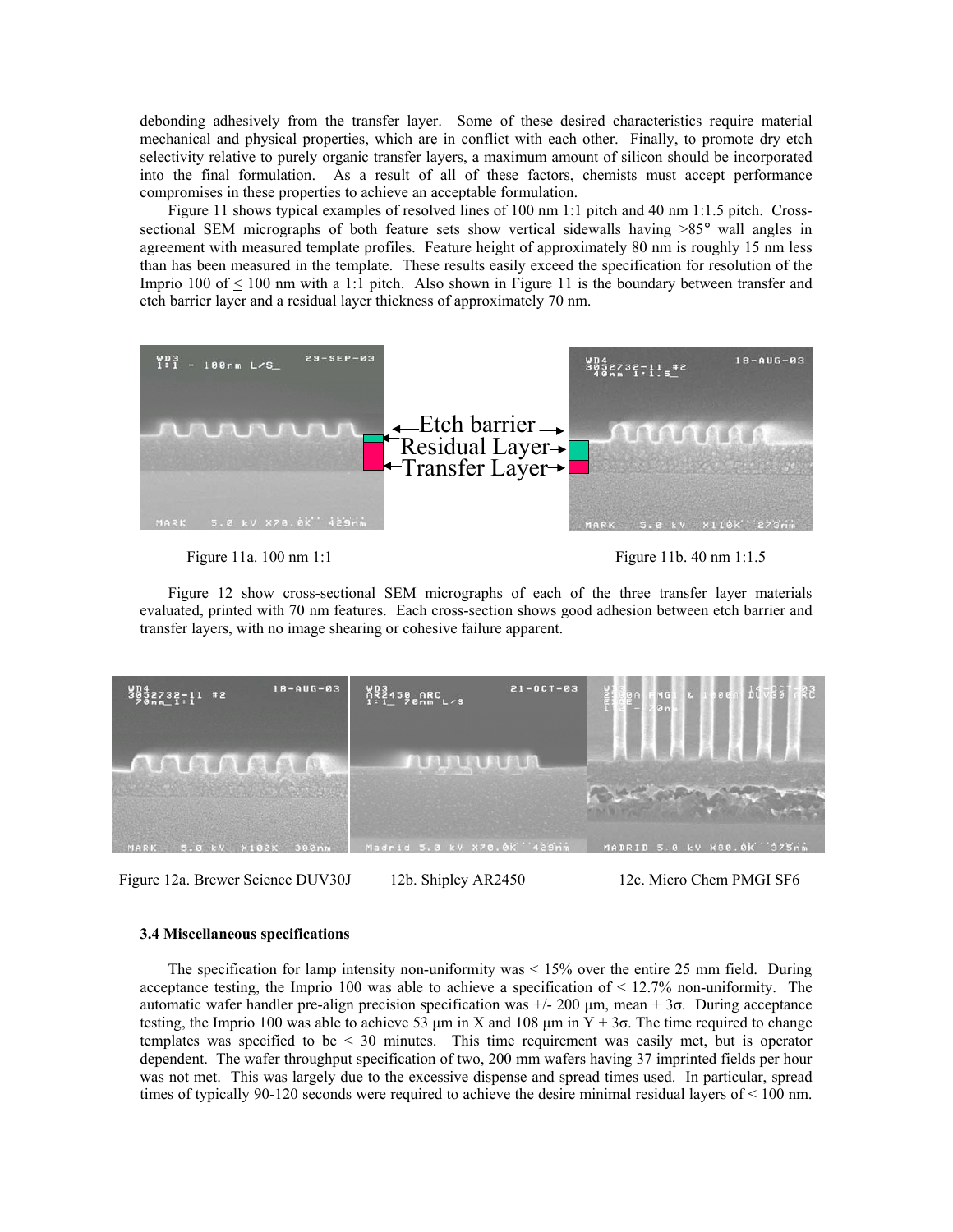As a result, only a single 200 mm wafer per hour on average was achieved. Table 2 provides a summary of the specifications of the Imprio 100 and the corresponding results of acceptance testing.

| <b>Operation</b>               | <b>MII Specification</b>     | <b>Achieved</b>    |  |
|--------------------------------|------------------------------|--------------------|--|
| Hg Lamp non-uniformity         | < 15%                        | 12.7%              |  |
| <b>Wafer Handler Precision</b> | $+/- 200 \mu m$ mean 3 sigma | 53 µm mean 3 sigma |  |
| Template change                | < 30 minutes                 | $\sim$ 15 minutes  |  |
| Wafer throughput               | 2 wph (200 mm)               | 1 wph (200 mm)     |  |

Table 2. Miscellaneous specifications

## **3.5 Upgrades to the Imprio-100**

Since the delivery of the Imprio 100 to Motorola in July of 2003 several accessories and upgrade have been added. A dual dispense system for the etch barrier including necessary hardware and software have been installed. This provides the flexibility for using two different etch barriers depending on the desired processing application. The system was installed as a 200 mm wafer system and has been upgraded to allow processing on both 100 mm and 150 mm wafer sizes. Further upgrades are also being considered, such as a faster etch barrier dispense system and an automatic alignment scheme.

## **4. CONCLUSIONS**

Acceptance testing of the first commercially available S-FIL tool has been completed. All specifications were met or exceeded for overlay, pre-align precision, residual layer thickness and uniformity, resolution, and lamp non-uniformity. Only the specification relating to wafer throughput was not met largely due to the long spread times needed to achieve minimal residual layer thickness. Several materials were explored for their performance as transfer layers. This evaluation demonstrated good spreading of the etch barrier and good interlayer adhesion for all of the transfer layers considered. Since installation and acceptance testing, several improvements and upgrades have been made to the Imprio 100 including a dual dispense system for the etch barrier, the capability to run wafer sizes of 100 mm and 150 mm wafers, and software upgrades.

## **ACKNOWLEDGEMENTS**

The authors gratefully acknowledge William Dauksher and Kevin Nordquist for template fabrication. The authors wish to thank Ted Gehoski for his work in cleaning and reclaiming templates. The authors also extend their gratitude to Lester Casoose, and Mark Madrid, for providing overlay and SEM analysis. In addition, Philip Schumaker and Duc Nguyen are also acknowledged for their technical and service support. The authors would also like to extend their appreciation to Laura Siragusa and Vida Ilderem for their support in this work. This work was partially funded by DARPA (N66001-02-C-8011, N66001-01- 1-8964).